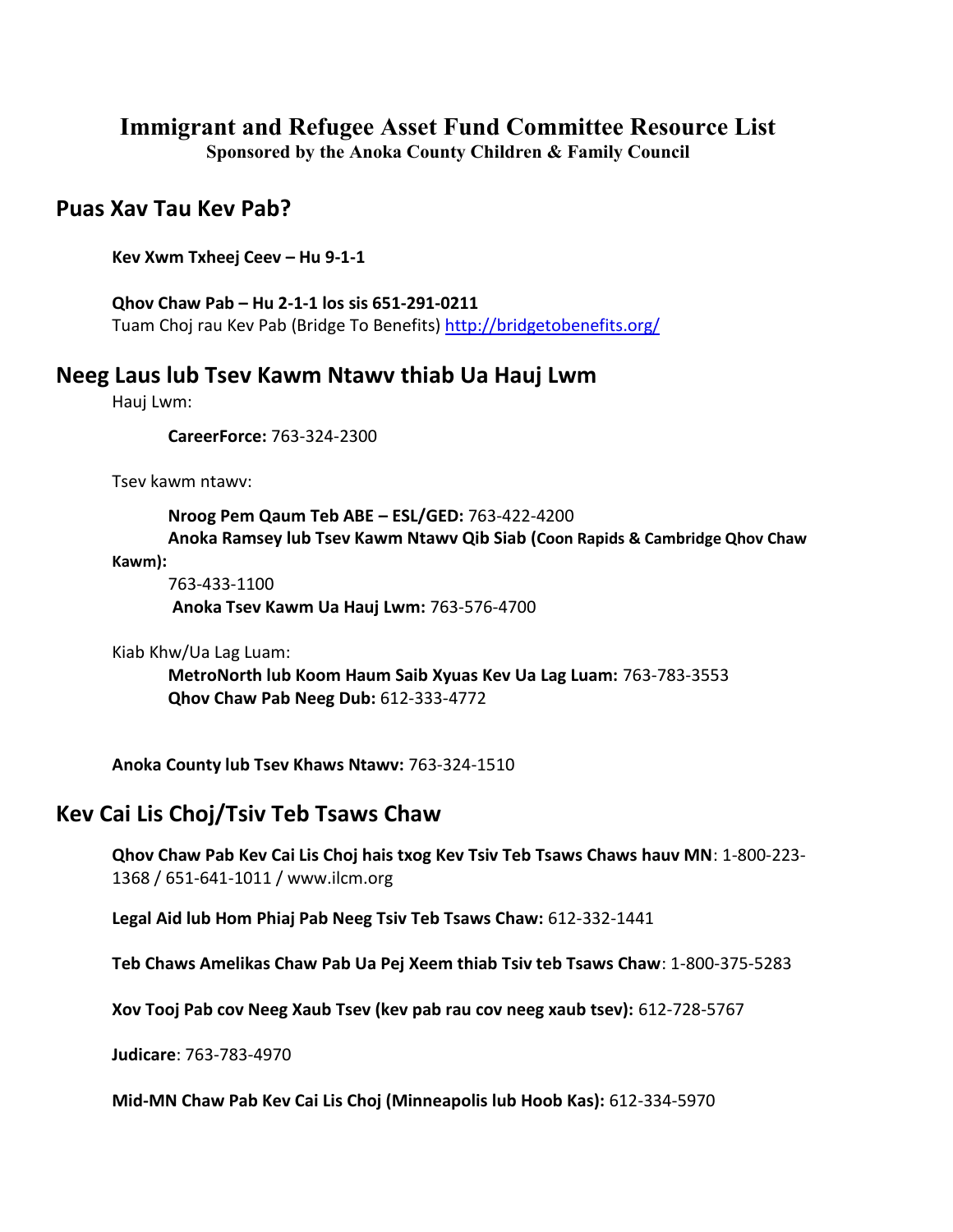#### **Kev Pab Kws Lis Choj/Ntau Yam Lus:** [www.lawhelpmn.org](http://www.lawhelpmn.org/)

## **Tsev Nyob/Fai Fab**

Kev pab nrhiav & them cov nqi tsev thiab nqi roj thiab fai fab:

**Xov Tooj Rau Chaw Nrhiav Tsev (ACCAP):** 763-783-4730

**Kev Ua Tswv Tsev & Tiv Thaiv Kom Txhob Poob Tsev (ACCAP):** 763-783-4880

**Kev Pab Them Nqi Fai Fab (ACCAP):** 763-783-4712

**Txuas Rau Tsev:** [www.housinglink.org](http://www.housinglink.org/)

**Xov Tooj rau Kev Pab Nrhiav Tsev:** 763-324-1215

**Metro tus Xov Tooj Pab Nrhiav Chaw So:** 1-888-234-1329

Tsev Nyob:

**Stepping Stone (cov uas tsis muaj khub, hnub nyoog 18+):** 763-323-7006 **Family Promise of Anoka (tsev neeg):** 763-568-7365 **Alexandra House (Neeg uas Raug Lwm tus Ntaus):** 763-780-2330 **The Dwelling Place (Neeg uas Raug Lwm tus Ntaus):** 651-776-4805

Kev Cev Tes Pab & Kev Kawm Ntawv: **HOPE 4 Youth (hnub nyoog 16-23 xyoos):** 763-323-2066 **YMCA (cov neeg hluas uas muaj 21 xyoos rov hauv):** 763-493-3052 **Salvation Army – Coon Rapids (Tsev Neeg): 763-755-6873 The Enitan Story (cov neeg uas ciaj tom qab raug luag ntaus los sis kev muag):** 763-273-6624

## **Zaub Mov/Nyiaj Txiag**

Lub Nras Anoka: **Chaw Tos Txais Neeg Laus thiab Tsev Neeg:** 763-422-7200 **WIC – Poj Niam, Me Nyuam Mos Liab thiab Me Nyuam:** 763-324 4230

Lub Nras Anoka Daim Ntawv Suav Hnub txog Zaub Mov: <http://communityfoodcalendar.weebly.com/>

**The Food Group**: 763-450-3860 /<https://thefoodgroupmn.org/>

**Tej Chaw Pab Khoom Noj:**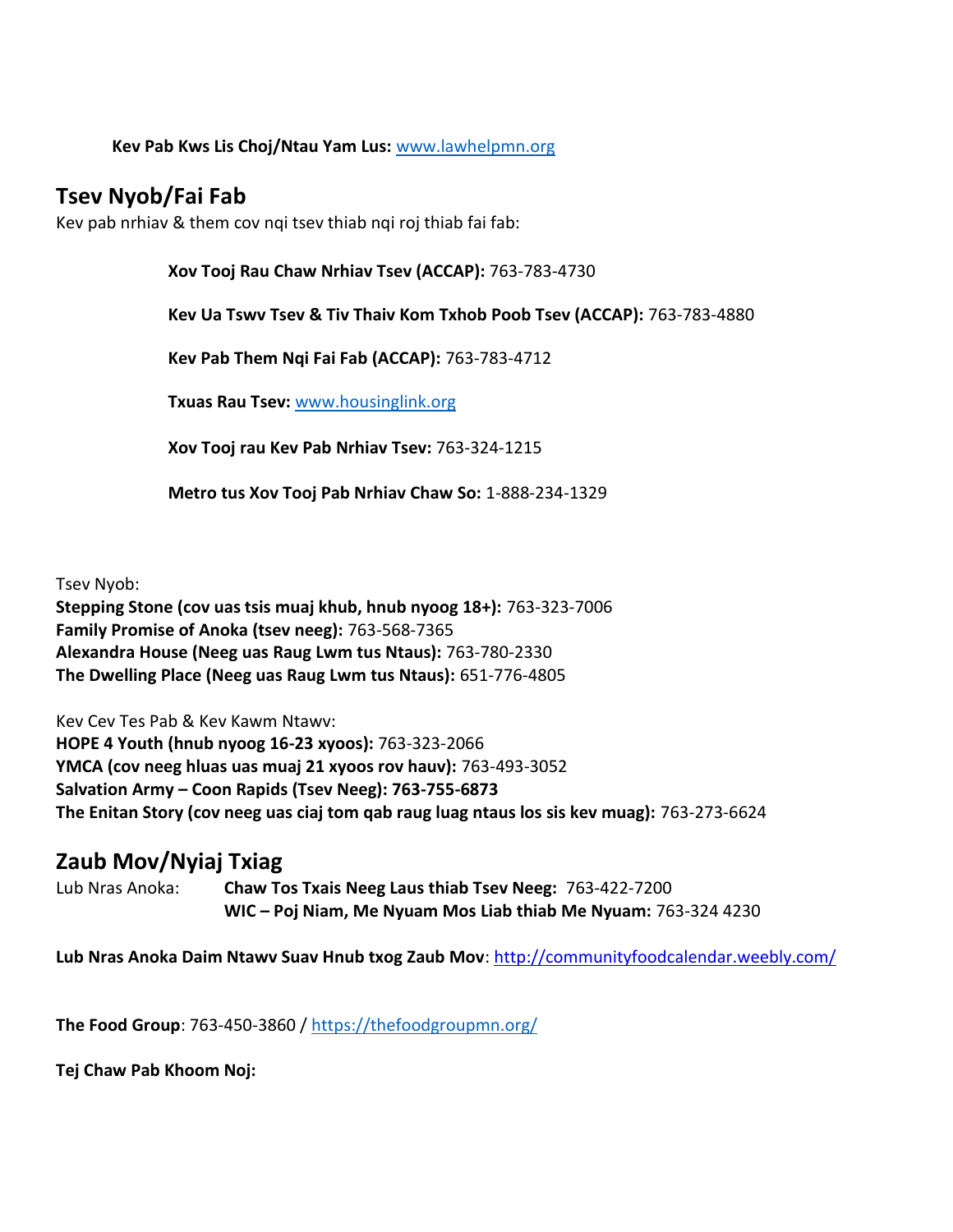**ACBC (Anoka/Coon Rapids):** 763-422-0046

**Salvation Army (Blaine):** 763-755-6873

**Centennial Community:** 763-784-2013

**NACE (Lub Nras Anoka Pem Qaum Teb/Ham Lake)**: 763-434-4685

**SACA (Lub Nras Anoka Nram Qab Teb/Columbia Heights):** 763-789-2444

#### **Cov Me Nyuam Koog Chaw Kawm Ntawv**

Hnub Nyoog 5 – 21, Qib Kawm Ntawv K-12

**ISD #11 Anoka-Hennepin:** 763-506-1000 **Chaw Tos Txais Tsev Neeg:** 763-433-4680

**ISD #12 Centennial:** 763-792-6000

**ISD #13 Columbia Heights:** 763-528-4500 **Chaw Ua Npe:** 763-528-4426

**ISD #14 Fridley:** 763-502-5000

**ISD #15 St. Francis**: 763-753-7040

**ISD #16 Spring Lake Tshav Puam**: 763-786-5570

**ISD #831 Forest Lake**: 651-982-8104

#### **Lub Caij Thaum Ua Me Nyuam Me/Kev Zov Me Nyuam**

Yug Los – Hnub Nyoog 5 XyoosFamily Education

**ISD #11 Anoka-Hennepin:** 763-506-1275

**ISD #12 Centennial:** 763-792-6120

**ISD #13 Columbia Heights:** 763-528-4515

**ISD #14 Fridley:** 763-502-5123

**ISD #15 St. Francis:** 763-753-7170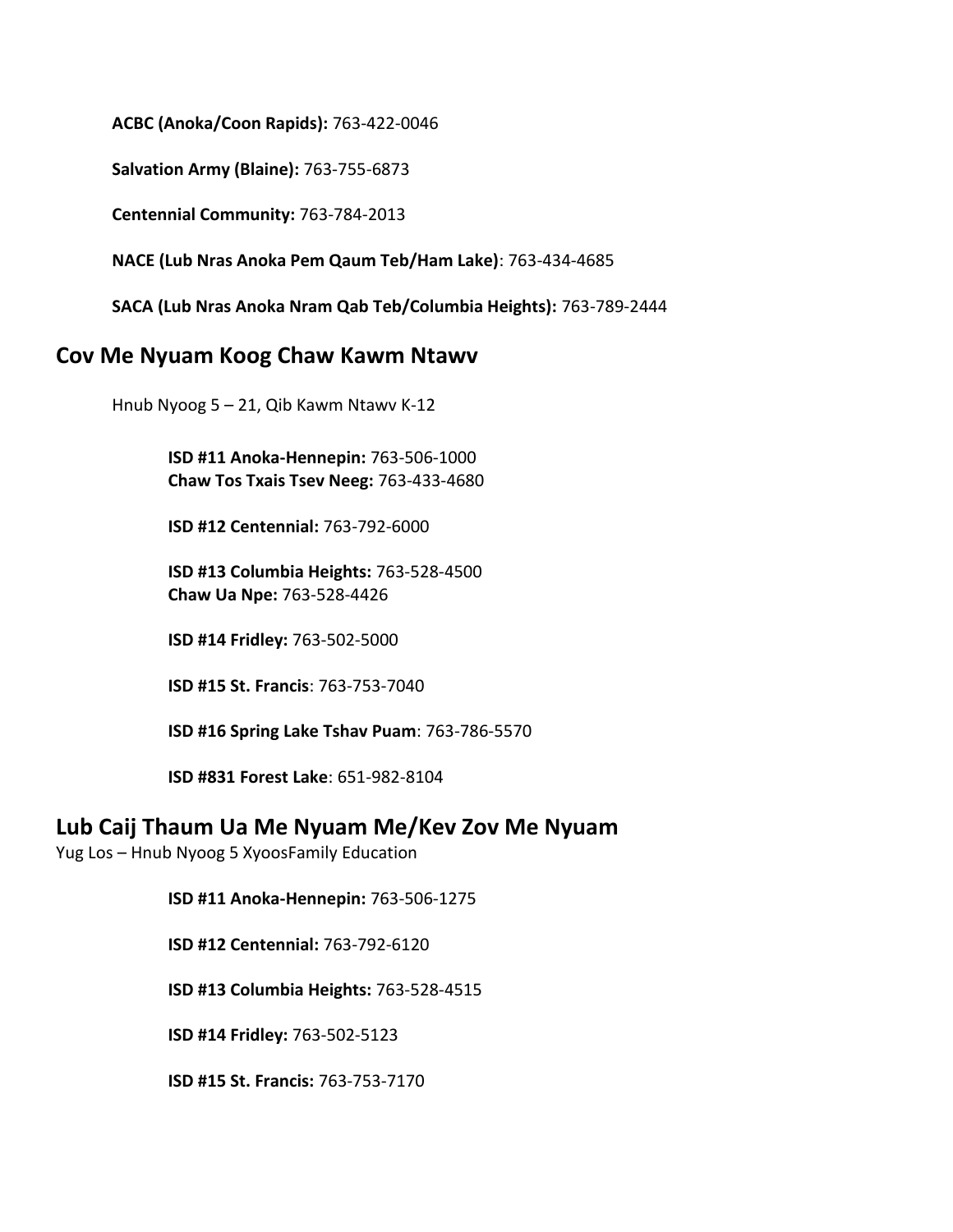**ISD #16 Spring Lake Tshav Puam:** 763-786-5560

**ISD #831 Forest Lake:** 651-982-8300

**Head Start (Pib Kawm Ntawv Thaum Ntxov):** 763-783-4300

Kev Zov Me Nyuam qhov Kev Pab & Kev Qhia Tawm **Parent Aware:** 1-888-291-9811 / www.parentaware.org

Pab them rau kev zov me nyuam:

**Kev Pab Nyiaj Them Nqi Zov Me Nyuam:** 763-324-2360

#### **Kev Noj Qab Nyob Zoo/Kev Kho Mob**

**Lub Nras Anoka – Kev Pab Cuam Them Nqi Kho Mob:**

**EZ Xov Tooj Qhia Xov Xwm (763) 422-7200 / [www.mnsure.org](http://www.mnsure.org/)**

**MNSure qhov Chaw Pab cov Tswv Cuab: Blaine Chaw Pab Pej Xeem** 1201 89th Ave Suite 400 Blaine, MN 55434

**Cov Tsev Kawm Ntawv: Mercy:** 763-236-6000  **Unity Koog Chaw:** 763-263-5000

**Tej Tsev Kuaj Mob uas Pheej Yig: Al-Shifa Clinic (Islamic Center of MN):** <http://islamiccentermn.org/al-shifa-clinic/> **Kev Pab Me Nyuam hauv Nroog Pem Qaum Teb:** 763-783-3722 **St. Mary's lub Tsev Kuaj Mob Nkeeg:** 651-287-7777 **Nucleus lub Tsev Kuaj Mob - Kev Muaj Tub Ki/Kev Kawm Txog Kev Pw Ua Ke:** 763-755-5300 www.nucleusclinic.org

**Tej Chaw Kho Hniav uas Pheej Yig: Me Nyuam Kev Pab Kho Hniav:** 612-746-1530 (hnub nyoog 26 xyoo rov hauv thiab cov poj niam uas xeeb tub) **Salvation Army:** 763-755-6873

**Xov Xwm txog Kev Txhaj Tshuaj Tiv Thaiv Kab Mob:** 763-324-4210

**Pab Tib Neeg Muaj Kev Noj Qab Nyob Zoo:** 763-324-4200

**Kuaj Xyuas Me Nyuam & Tub Ntxhais Hluas**: 763-324-4280